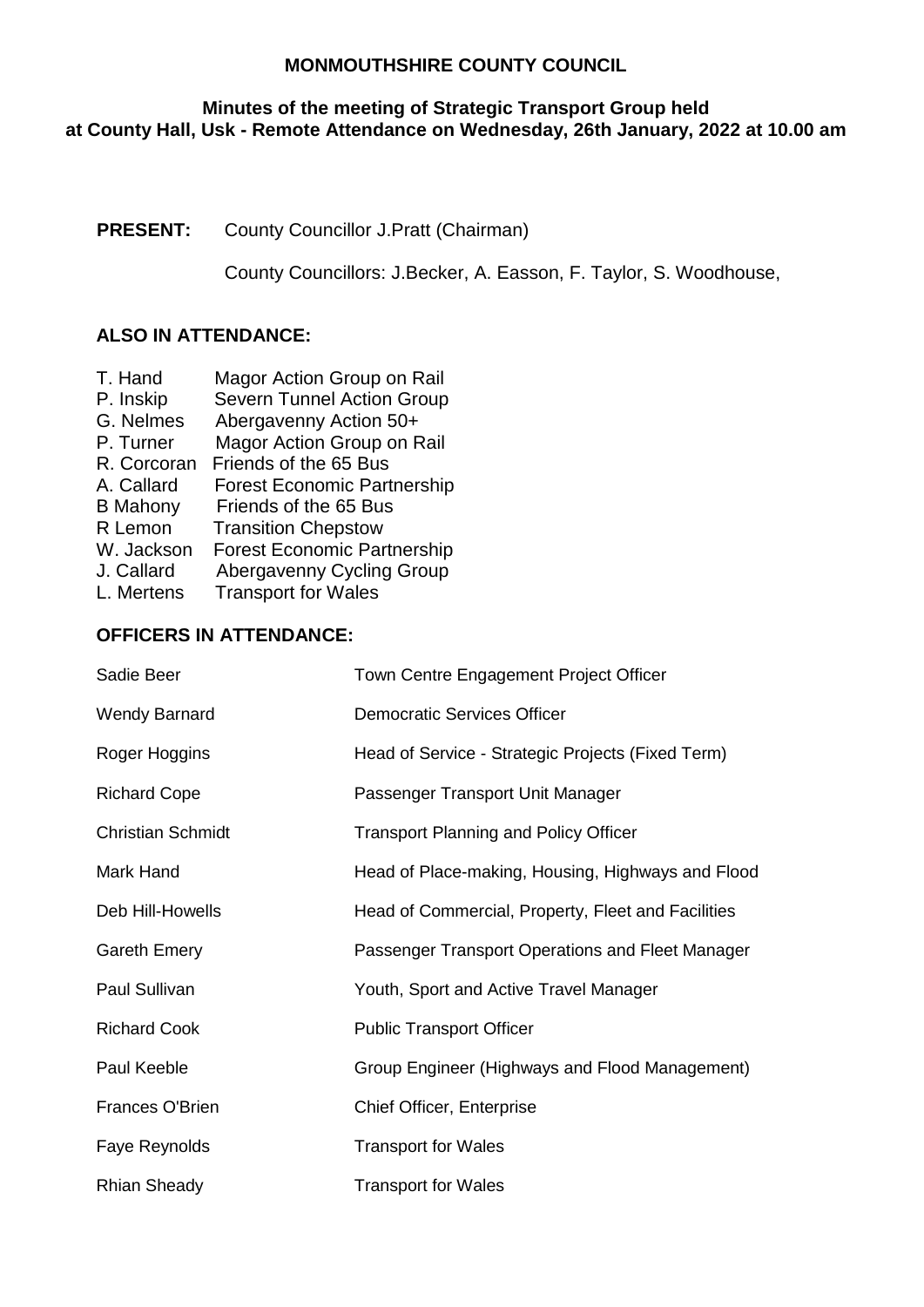### **Minutes of the meeting of Strategic Transport Group held at County Hall, Usk - Remote Attendance on Wednesday, 26th January, 2022 at 10.00 am**

| Leanne Farrow        | <b>Transport Planner, Mott MacDonald</b>                 |
|----------------------|----------------------------------------------------------|
| <b>Gareth Potter</b> | Senior Project Manager, Transport for Wales              |
| David McCallum       | Strategic Development Programme Manager and Rail<br>Lead |
| <b>Charles Varey</b> | <b>Transport for Wales</b>                               |
| Peter McKeown        | Project Manager, Mott MacDonald                          |

### **1. Declarations of Interest**

There were no declarations of interest.

## **2. Active Travel and Cycling Strategy Update [15 mins]**

The Youth, Sport and Active Travel Manager, MonLife provided a further update on Active Travel and the Cycling Strategy. Following the update, members were invited to ask questions.

- The Active Travel Network Maps submission has been sent to Welsh Government. Feedback is awaited. 5,000 individual responses were received. 399 routes have been put forward each rated high, medium or low.
- Of 23 projects, public consultation is live on current projects:
	- **Caldicot Links Project**
	- **Williams Field Lane link to town centre**
	- Monnow Street
	- **Wye Active Travel crossing and Wyesham links**
	- Castle Meadow
	- **-** Llanfoist Bridge

Funding received this year is just over £3m. Officers are working hard to create an integrated network to provide an alternative to short car journeys.

- Construction projects due by the end of this financial year include:
	- Williams Field Lane (Phase 2 of 3) to include a new play park at Kingsfee
	- Old Dixton Rd to widen the pavements to provide safer access to Monmouth Comprehensive school and encourage walking and cycling
	- $\blacksquare$  The Cross, Caldicot a designated crossing
- $\bullet$  21<sup>st</sup> C Schools, new school Abergavenny: discussions are ongoing to have input into the design to provide flow and an east/west through route.
- Next Year: Bids are in progress for:
	- Church Road (Phase 2)
	- Caldicot Links (Phase 1)
	- Castle Meadows (and continuation of Abergavenny linked projects)
	- Kingswood Gate (Phase 3)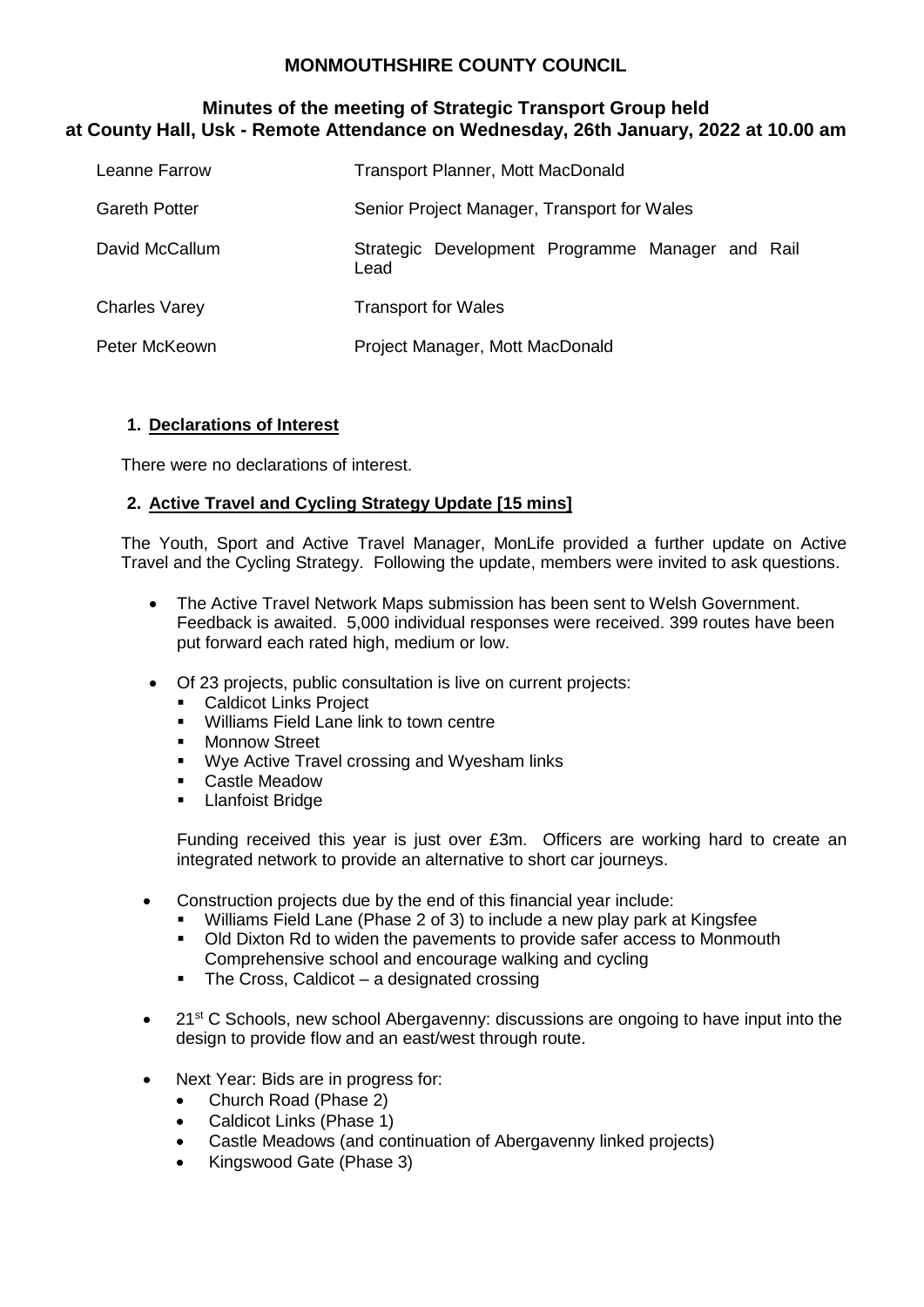#### **Minutes of the meeting of Strategic Transport Group held at County Hall, Usk - Remote Attendance on Wednesday, 26th January, 2022 at 10.00 am**

It was noted that the bidding process has changed, and it is only possible to bid when ready to build.

 Cycling Strategy: the draft document has been produced with many areas of focus and to form an action plan. The strategy concentrates mainly on leisure and tourism; there are references to Active Travel throughout. Officers are working through the stages of the Leisure and Physical Activity Strategy that will involve investment to leisure centres, programme delivery and some of the support to community sports. The Cycling Strategy and Leisure and Physical Activity Strategy will be presented to Cabinet at the same time.

Members asked questions, and received responses as follows:

- It was confirmed that the route from Glangrwyney to Gilwern didn't meet the criteria. It was queried if Gilwern will receive any funding given the consultation results. It was confirmed that £30,000 was invested in WelTAG 1 for Gilwern last year and 5 routes have been identified for further investigation. Four funding bids have been allowed this year and scheme development proposals must be within core funding of £0.5m to cover multiple projects. It is hoped to develop opportunities across all seven main settlements within the criteria. There is potential for in-year funding that may cover further investigation of some of the identified routes in Gilwern.
- It was confirmed that the Cycling Strategy will be subject of further consultation, particularly to gather feedback on the action plan.
- It was pointed out that the documents in respect of the new school in Abergavenny make no reference to Cycling Strategy despite very low numbers cycling to and from the school. It was confirmed that there is a detailed analysis of routes around the school for both walking and cycling and a database of improvements required. The focus is on integrated network routes from home to school. Level 2 Cycle training for adults is available to build on the Cycling Proficiency available in schools. Assurance was provided that Active Travel is at the forefront of the plans for the new school. The Head of Placemaking, Housing, Highways and Flooding added that a Home to School Travel Plan is the responsibility of schools. Additional funding has been mandated to fund an extra road safety officer to encourage cycling, walking and scooting throughout the county, and to support schools.
- A Member congratulated the team and asked if bus services could carry cycles bearing in mind the focus on leisure and tourism. It was agreed to raise this point with the national Active Travel Group. The capability to carry cycles on buses needs further investigation as the industry moves to create solutions.
- A Member asked that the last half mile of the Caldicot link that uses the Caerwent branch is futureproofed against the reopening of the branch to provide the answer to the Burns Report problem of the tram trains having to terminate at Severn Tunnel Junction. The last half mile is wide enough to design a path for a single-track tram train if required to avoid the motorway issue if there will be no train service. This suggestion will be sent to the design team.

Officers were thanked for their contribution to the meeting.

## **3. Bus Reform and other bus related matters [15 mins]**

The Passenger Transport Unit Manager provided an update:

 Bus Services: Patronage has dramatically dropped due to the pandemic. Prior to Omicron, passenger numbers were recovering reaching 60-70% fare paying on some routes and 45- 50% concessionary fares. There is still a significant gap, so funding is needed to ensure bus operators survive. None have ceased to trade.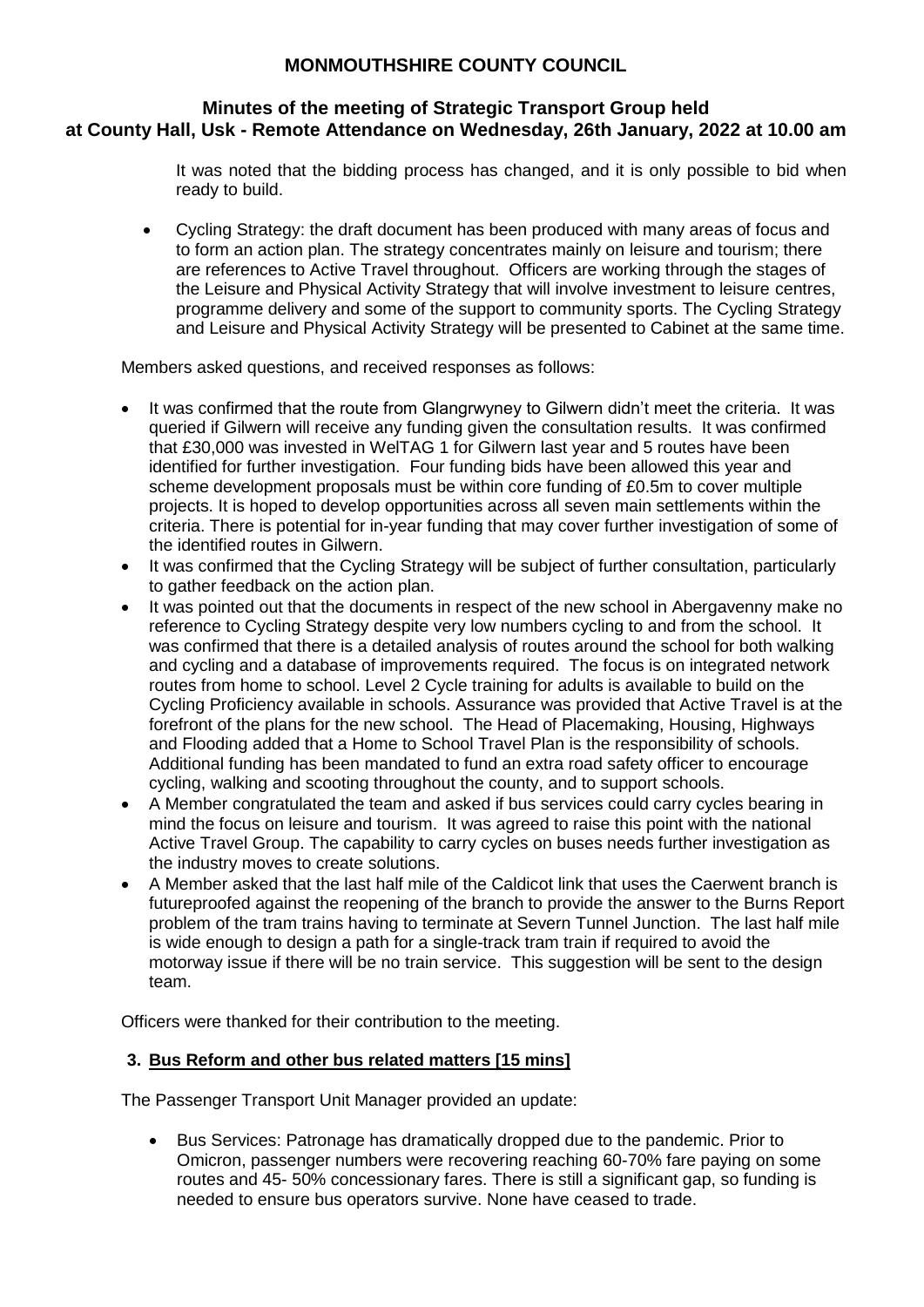#### **Minutes of the meeting of Strategic Transport Group held at County Hall, Usk - Remote Attendance on Wednesday, 26th January, 2022 at 10.00 am**

Bus Emergency Scheme Phase 2 (BES2) tops up fare revenue loss and concessionary fares are topped up to 2019 levels. The Bus Services Support Grant BSSG. This arrangement ends in July 2022. The Public Service Order (PSO) has a two-year lifespan. Any services after that date will require alternative support until at least March 2023. The funding is available for the next financial year and funds leftover from this year can carry over. However, current services included in a PSO won't be covered by a new one.

A new mechanism will be required, and Welsh Government and TfW are looking at this to avoid a wholesale withdrawal of services. Welsh Government is looking at regional franchising. Corporate Joint Committees, when established, could deliver services with help from TfW. A regional reference network plan is in progress. Local authority officers are overstretched, and more resource is needed to assist progress.

There are huge driver shortages including school bus drivers which is a considerable issue for workers and schools.

It is hoped to return services to 2019 levels when possible.

 Infrastructure Grants: There are plans to upgrade bus shelters, bus information and bus stations. There are plans for a regional allocation of funding for smaller works instead of full WelTAG bids. Looking at a marketing campaign to get "Back to Bus".

Members asked questions as follows:

- What would a regionally franchised bus service look like compared to present and how would passengers be affected? The regional bus network would be better than present in terms of services, better frequency and area coverage, through ticketing and more integration. The concept is dependent of funding.
- Progress on Abergavenny Bus Station? Quotations are due back today and it is hoped to have the work completed before the end of the financial year.
- Traws Hafren (T7) early morning and evening service to Magor. It was questioned if the service could be more frequent. The T7 runs in the morning and afternoon currently. There is an extra bus in the afternoon to avoid congestion in Bristol. To increase the service, some work would be needed on patronage. It was suggested that this could be considered as part of the Severn Tunnel Access plans (part of the regional bus network). No funds are available at present.
- Problems with contractors handing back licenses: This is a difficulty across all Wales as smaller operators and taxi drivers are no longer working. Wheelchair access taxis are rare. This issue needs to be looked at over the next 4/5 years as the situation is not currently sustainable and recruitment of drivers is very difficult.
- Published timetables: Chepstow bus station has details of main services but not local service information. It was noted that some improvements are in progress to upgrade facilities.
- The Friends of the 65 Bus reminded everyone of the need to take the needs of the passengers into account and questioned if there is there any update on the restoration of Sunday services. The Back to Bus campaign was welcomed but there is a need for up to date timetable information and better bus stations. Timetables on Traveline are often out of date. It was explained that the shortage of drivers has to be addressed to enable the restoration of Sunday services. This aspect is under consideration. The Back to Bus campaign requires careful planning to ensure there are enough services and drivers.
- Monmouth Bus Station: Work to upgrade facilities is out to tender currently. It was agreed that there are significant problems with Traveline information due to the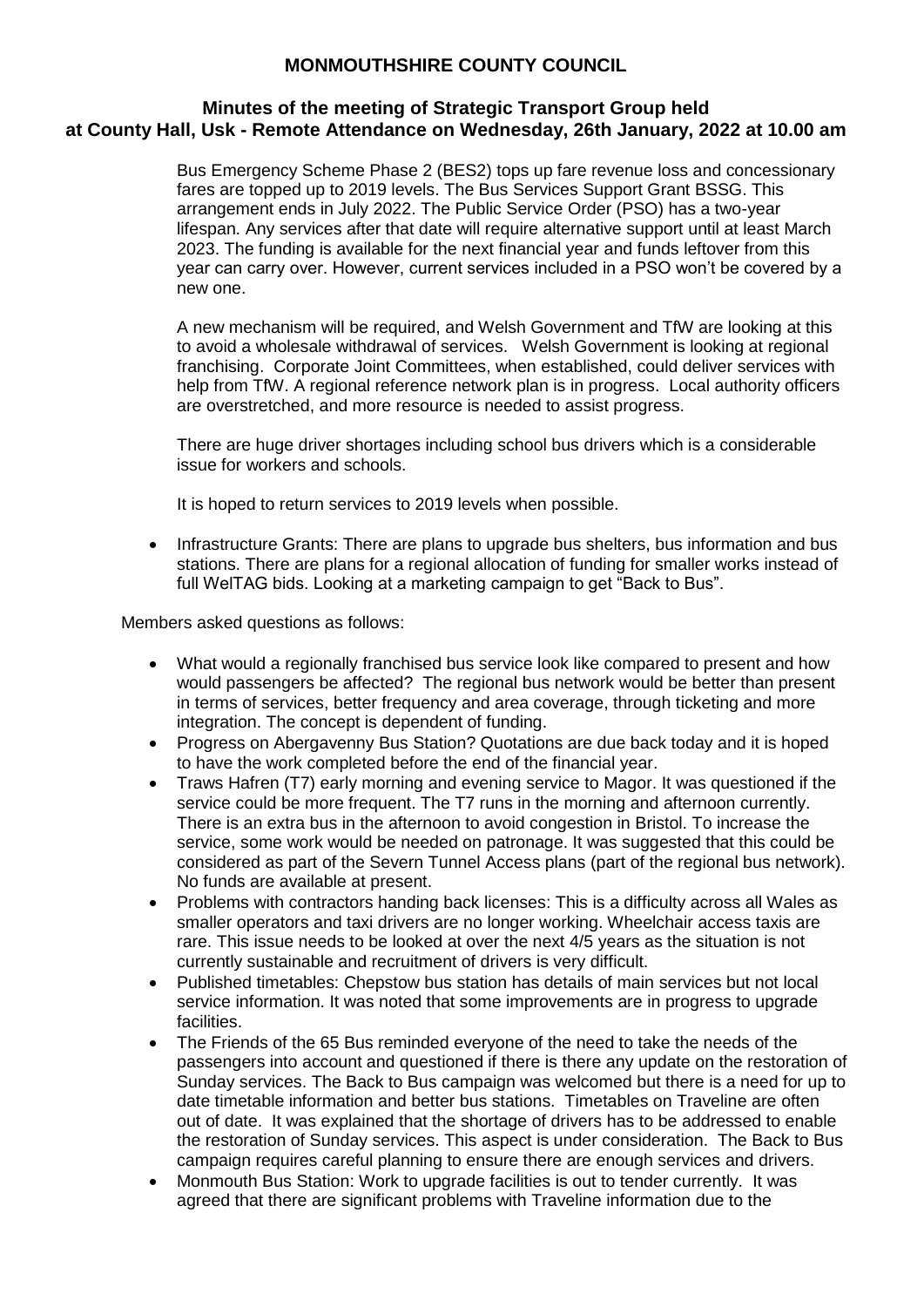#### **Minutes of the meeting of Strategic Transport Group held at County Hall, Usk - Remote Attendance on Wednesday, 26th January, 2022 at 10.00 am**

excessive amount of timetable changes due to the pandemic and driver shortages. Updated information will be sent to Traveline.

- Improvements at Abergavenny Bus Station: Progress is welcome and it was enquired if there are plans for a transport hub to link to the rail station. As work on the bus station progresses, it was confirmed that timetables will be updated. It was explained that a WelTAG 1 study is planned into the creation of an enclosed transport interchange for bus and rail to include active travel options.
- The Passenger Transport Unit Manager will follow up reports that Stagecoach has closed off the disability area at Abergavenny Bus Station.
- It was queried if passengers can use school service no. 43 to Brecon? It was confirmed that passengers can use the service if there is space. This matter will be followed up with Stagecoach.
- A suggestion was made to improve accessibility by providing cycle cages at key bus stops. It was noted that this is under consideration at bus stations and in town centres. More work will be required to identify key bus stops.

## **4. Severn Tunnel Junction WelTAG 2 Consultation [15 mins]**

The Chair welcomed Gareth Potter, Senior Project Manager, Transport for Wales, Burns Delivery Unit and Leanne Farrow, Mott MacDonald Technical Study Lead for Severn Tunnel Junction Access Scheme. The work is a result of the recommendations of the SE Wales Transport Commission (chaired by Lord Burns). The public consultation starts next week. The Group and authority were asked for help to publicise the consultation. The presentation slides were circulated to the Group. Following the update, Members were invited to ask questions:

- It was questioned where this project stands within the moratorium on road building in Wales (until the study is completed). It was responded that the scheme is being considered as part of the road review process and is aligned to new Wales Transport Strategy.
- It was queried if hybrid working due to the pandemic will have any effect on Severn Tunnel Junction as it is predominantly a commuter station. The study is aligned to the Wellbeing of Future Generations Act. Whilst travel patterns in the future are more difficult to predict, these are long term plans in the hope that rail and bus demand will resume to normal levels.
- Buses will stop directly at Magor and Undy Walkway Station so there is no need for road construction etc.
- It was pointed out that the Chepstow Free Press is a more appropriate publication in this area.
- It was queried if any work has been undertaken to understand how the proposed active travel route on the new road will integrate into the active travel network in the surrounding area. It was confirmed that this work has taken place to ensure integration. The authority is working closely with TfW. The work is ongoing.
- A Member asked about the intersections of the A48 to the B4245 to Severn Tunnel Junction. Care is needed to ensure that the B4245 isn't overloaded with traffic especially through Caldicot, Rogiet, Magor and Undy areas. It was confirmed that there are more detailed plans available.

The contributors were thanked for their attendance.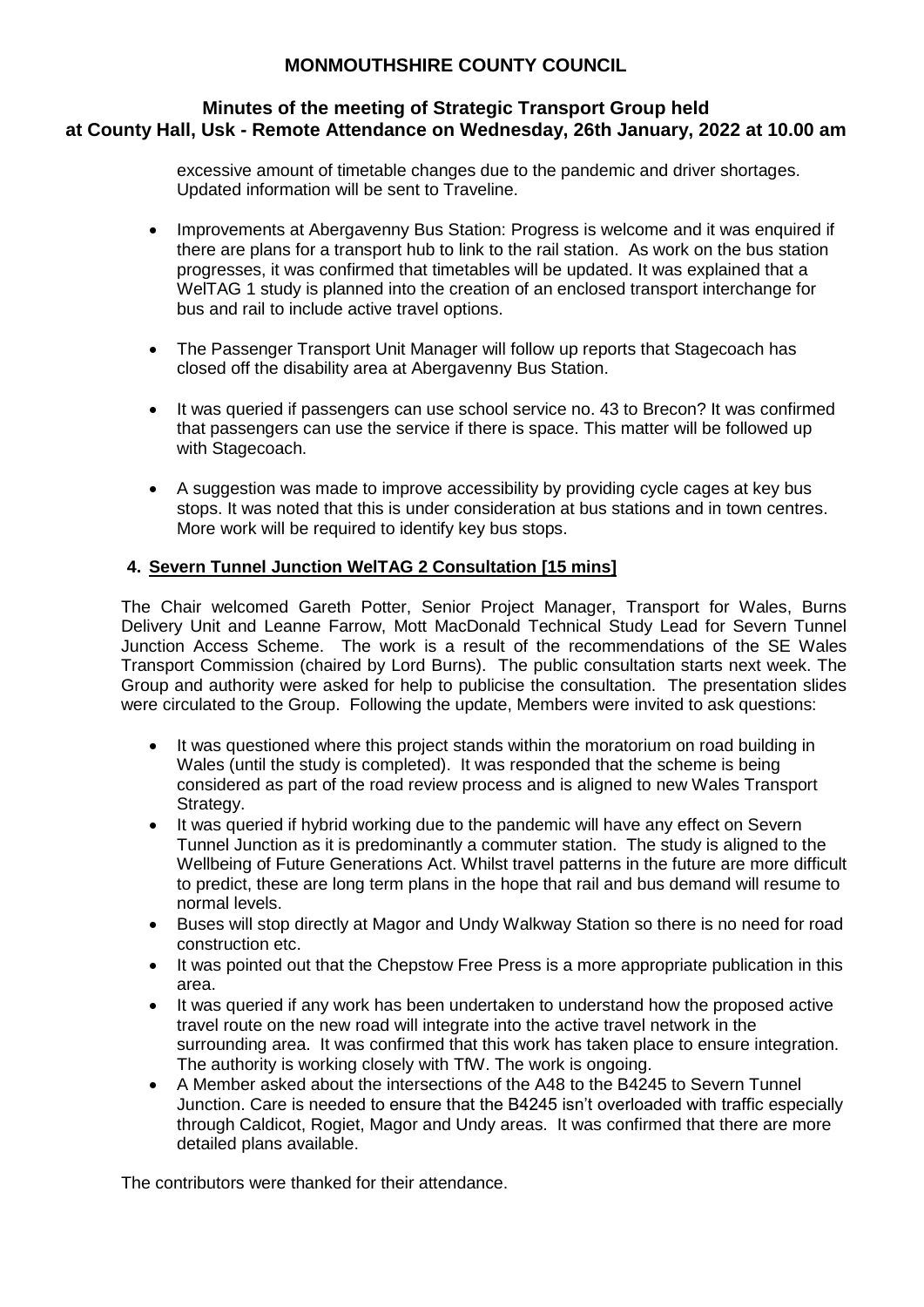### **Minutes of the meeting of Strategic Transport Group held at County Hall, Usk - Remote Attendance on Wednesday, 26th January, 2022 at 10.00 am**

### **5. Update from TfW on Eastern Valley and Newport/Chepstow Corridor Studies [15 mins]**

Faye Reynolds, Project Manager, Transport for Wales provided an update on the Eastern Valley and Newport/Chepstow Corridor Study. The presentation slides were circulated to the Group Members. Group Members were given the opportunity to ask questions:

- A Member asked if there was any vision to make more use of Caldicot Station, recommission Portskewett Station and create a station at Newhouse Industrial Estate to serve the Severnside area and reduce car use on the B4245. It was confirmed that these suggestions would fall within the scope of the study.
- It was queried where Magor with Undy's Walkway Station sat in the study. Rhian Sheahy, confirmed that this would be included in the mainline study. There would also be reference within the Newport/Chepstow corridor study.
- A copy of the brief was requested before it is forwarded to consultants. This will be followed up.

## **6. Update from TfW on the South Wales Mainline Study [15 mins]**

David McCallum, Strategic Development Programme Manager covering the South Wales Mainline, and Wider Rail Lead for Strategy Development , Transport for Wales attended to provide an update on the South Wales Mainline Study. The presentation slides were circulated to the Group. Members were invited to ask questions:

- A Member asked if there was any progress on the limitations in the agency agreement between London and the Welsh Government which precludes more than one train an hour to Cheltenham and precludes any extra trains to Bristol. It was responded that service arrangements need to be discussed and as the franchises are run by the government, there will be more opportunity for discussion.
- Referring to upgrading the lines and speeds, it was explained that between Newport and Severn Tunnel Junction, 40%+ of the mainline is at 75mph or less and it was queried if there is any consideration being given to upgrading the low speeds on the mainline as well. If the relief line from Newport to Severn Tunnel Junction is upgraded to 75mph all the way, this would match the journey times on the mainline. It was replied that the work is to maximise the relief lines for higher speed and an intention to further work to lifting mainline speeds. Network Rail looking for funding to upgrade the relief lines for many years to shut the mainline (instead of weekend possessions) and run the London trains on the relief lines to save money. If there are only platforms on two lines for the Burns Stations, then part of the objective of upgrading the relief lines will result in those stations being closed and bus replacements under the concept of upgrading the relief lines. How does the post Burns fit in with the pre Burns proposals for upgrading the relief lines. It was confirmed that the plan to upgrade gives more flexibility for maintenance and the ability to close one pair of lines. The new stations are planned as two platform stations, with some being four platform possibly. The challenge is cost. It was suggested that passenger would perceive the upgrade of the relief lines would lead to poor reliability for local services because of the financial pressure to close those stations to allow weekday engineering work. It was explained that this is not the intention as there would be too many trains but there would possibly be night closures. It was added that the level of demand doesn't align with doubling the cost of providing four platforms.
- A Member asked for details of demand forecasting. There was a request for consideration being given to a through service from the Hereford to Newport and Bristol. Detailed demand forecasting will be carried out during the next year. Initial appraisal indicates £1.5m extra journeys across the five new stations and further uplift due to increased frequency of trains to Bristol reducing the interchange time at Bristol.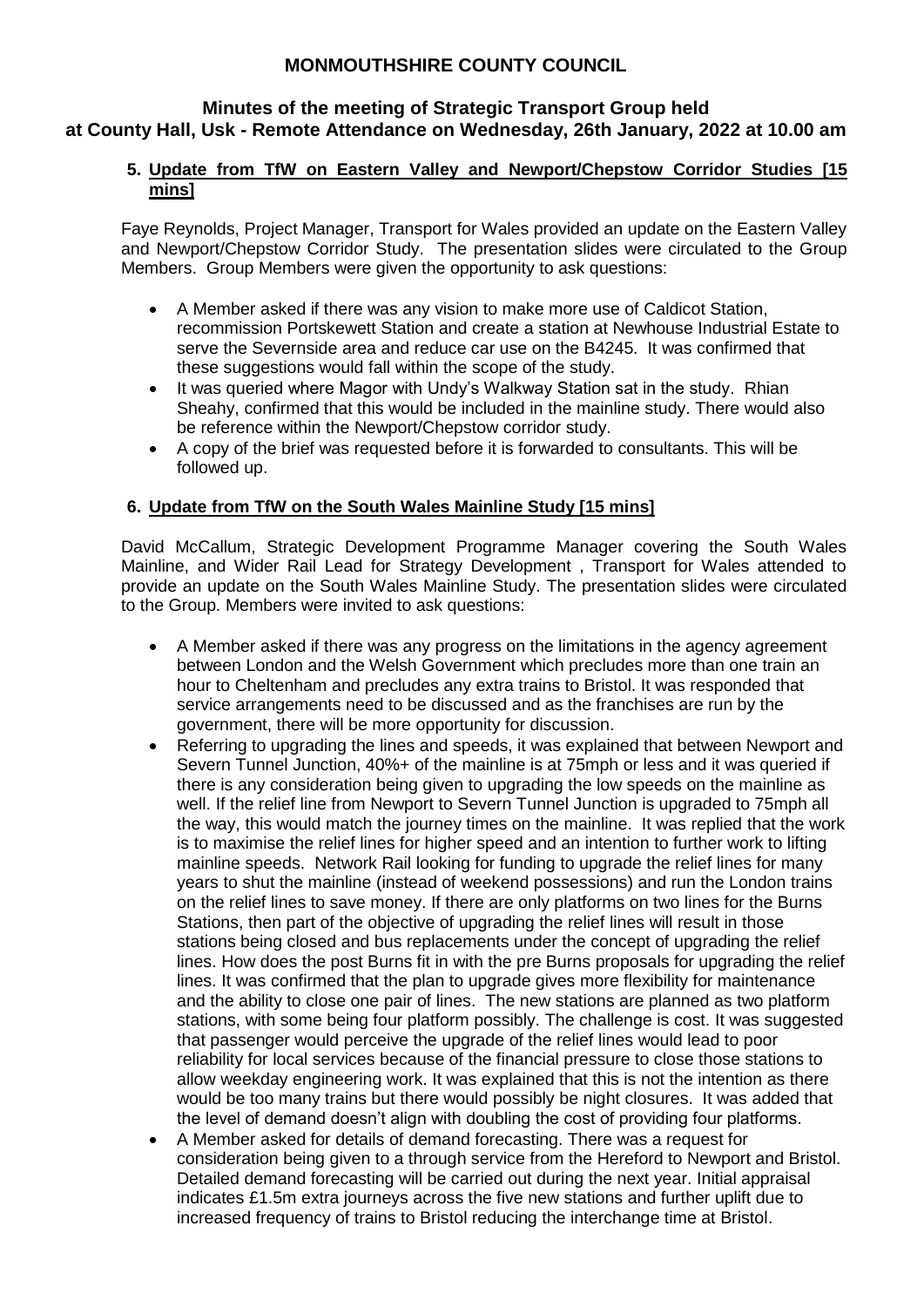### **Minutes of the meeting of Strategic Transport Group held at County Hall, Usk - Remote Attendance on Wednesday, 26th January, 2022 at 10.00 am**

### **7. Update on Magor & Undy Walkway Station [15 mins]**

An update was provided by the MAGOR representatives. With support from Jessica Morden MP and John Griffiths AM, a meeting took place with Professor Simon Gibson, Chair of the Burns delivery group. It was a very positive meeting and he has agreed to visit the site. The objective now is to ensure Magor Walkway Station is built first for which pressure from Monmouthshire County Council will be vital. 95% of villagers support the station proposal. Businesses are also supportive. The detractors have concerns about indiscriminate car parking.

The Transport Planning and Policy Officer added that the passenger forecast for Magor is similar to the other proposed new stations, which is good for the business case. The funding for the new stations is unclear at present. TfW are contacting the DfT in this regard. Locally, the infrastructure needs for the station will have to be explored. An update will be provided at the next meeting.

A question was asked about the outcome of the Capita traffic management study carried out a few years ago. It was confirmed that the work was carried out but didn't progress due to the Burns Commission recommendation that the platform should be in the middle, but it is now assumed the platforms will be on the outside. It was requested that this work could be resumed for the local area.

A Member requested that consideration is given to limited parking (3 hours) to discourage commuters. It was suggested that car share spaces could be made available and spaces for users of the Hub.

The longer-term car parking issues were acknowledged and need to be considered as part of a study. The security of cycles and electric cycles is an important consideration to include CCTV. Cycle parking is under consideration as part of Active Travel.

Everyone was thanked for their contributions.

#### **8. Any Other Business**

a) Local Transport Plan (LTP): Group Engineer, Highways and Flood Management, explained that officers are in the early stages of refreshing the LTP (at the same time as development of Local Development Plan). Capita has been commissioned to assist with this process. Some officer workshops have been held including a session to look at strategic development sites and the implications for the transport network. There is no longer a requirement to create a LTP and the Council will be expected to work with other authorities on a regional transport plan (RTP). The guidance for these is due to be published and will have to be considered. The LTP will have to fit in with the RTP.

The LTP will also cover the proposals for each of the towns. There has been good progress so far. Wider engagement will be undertaken in the development of both the LTP and RTP.

b) The Group was reminded that free car parking in each of the towns is offered on weekends in the run up to Christmas. Feedback has been received about the possibility of providing free buses to reduce car use. Some authorities have trialled free buses. Further information will be sought.

#### **9. To note the Action List from the previous meeting**